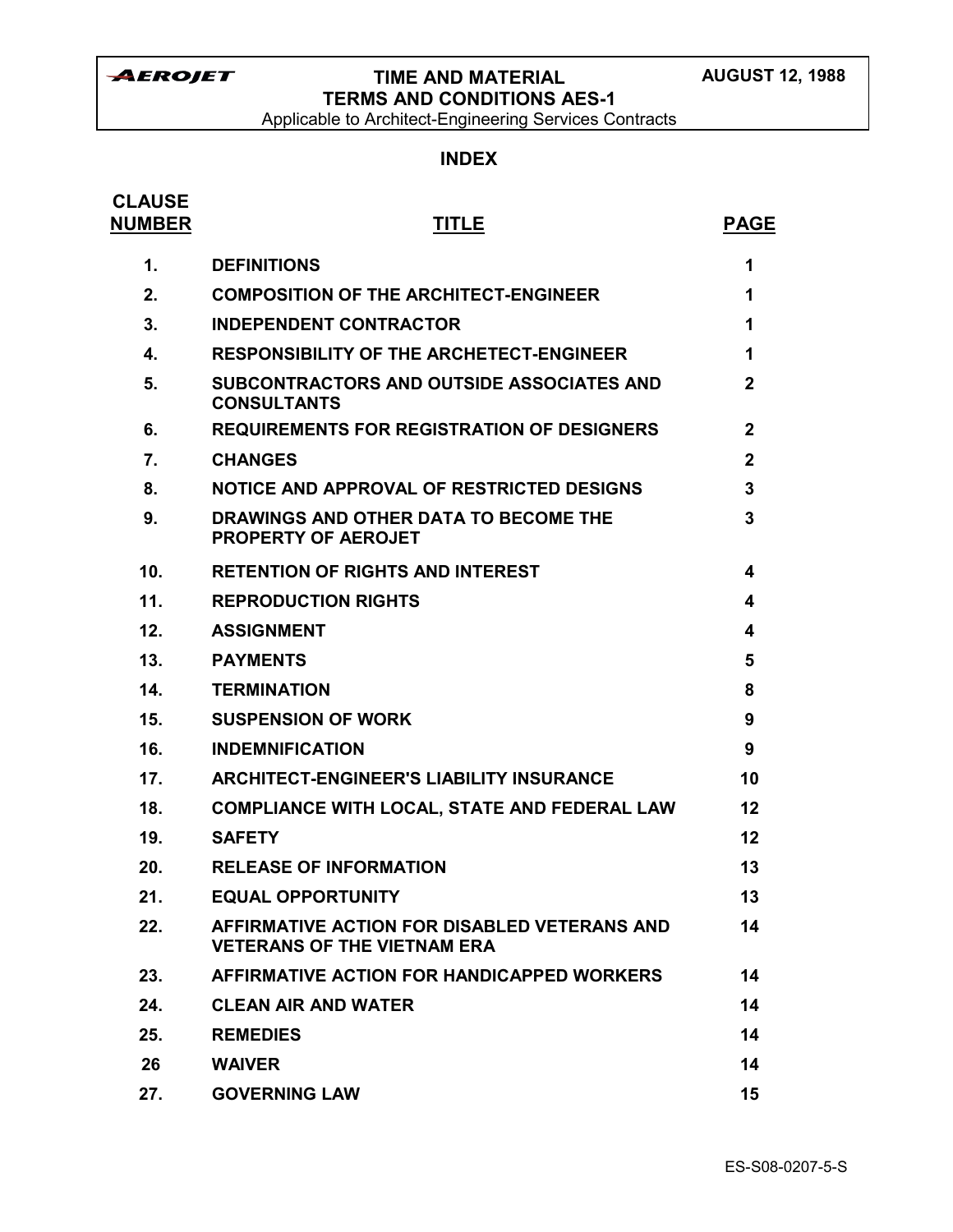Applicable to Architect-Engineering Services Contracts

### **1. DEFINITIONS**

A. The term "Aerojet" as used herein means Aerojet General Corporation, a subsidiary of GenCorp, an Ohio corporation.

B. The term "Architect-Engineer" as used herein means the party with which Aerojet enters into the contract in which these Terms and conditions are incorporated.

C. The term "contract" as used herein means the contractual instrument in which these Terms and Conditions are incorporated.

D. The term "subcontractor" as used herein means any party furnishing materials or services to the Architect-Engineer pursuant to the requirements of the contract.

E. The term "work", "supplies", and "services" as used herein shall mean all materials,equipment, tools, facilities, transportation, and labor (including supervision) furnished pursuant to the requirements of the contracts.

F. The term "Aerojet Procurement Representatives" as used herein means the person or persons identified in the contract who are authorized by Aerojet to administer, alter, modify or change the provisions of the contract.

G. The term "site" as used herein means the geographical location set forth on the face of the contract.

### **2. COMPOSITION OF THE ARCHITECT-ENGINEER**

If the Architect-Engineer hereunder is comprised of more than one legal entity, each such entity shall be jointly and severally liable hereunder.

#### **3. INDEPENDENT CONTRACTOR**

It is understood and agreed that the Architect-Engineer shall be deemed to be an independent contractor in all its operations and activities hereunder; and that the employees furnished by the Architect-Engineer to perform work hereunder shall be deemed to be the Architect-Engineer's employees exclusively without any relation whatever to Aerojet as employees or as independent contractors; that said employees shall be paid by the Architect-Engineer for all services in this connection; that the Architect-Engineer shall carry Workers' Compensation insurance and that the Architect-Engineer shall be responsible for all obligations and reports covering Social Security, Unemployment Insurance, Workers' Compensation, Income Tax, and other reports and deductions required by Local, State and Federal law.

### **4. RESPONSIBILITY OF THE ARCHITECT-ENGINEER**

A. The Architect-Engineer shall be totally responsible for the professional quality, technical accuracy and the coordination of all designs, drawings, specifications, and other services furnished by the Architect-Engineer under this contract. The Architect-Engineer shall, without additional compensation, correct or revise any errors or deficiencies in its designs,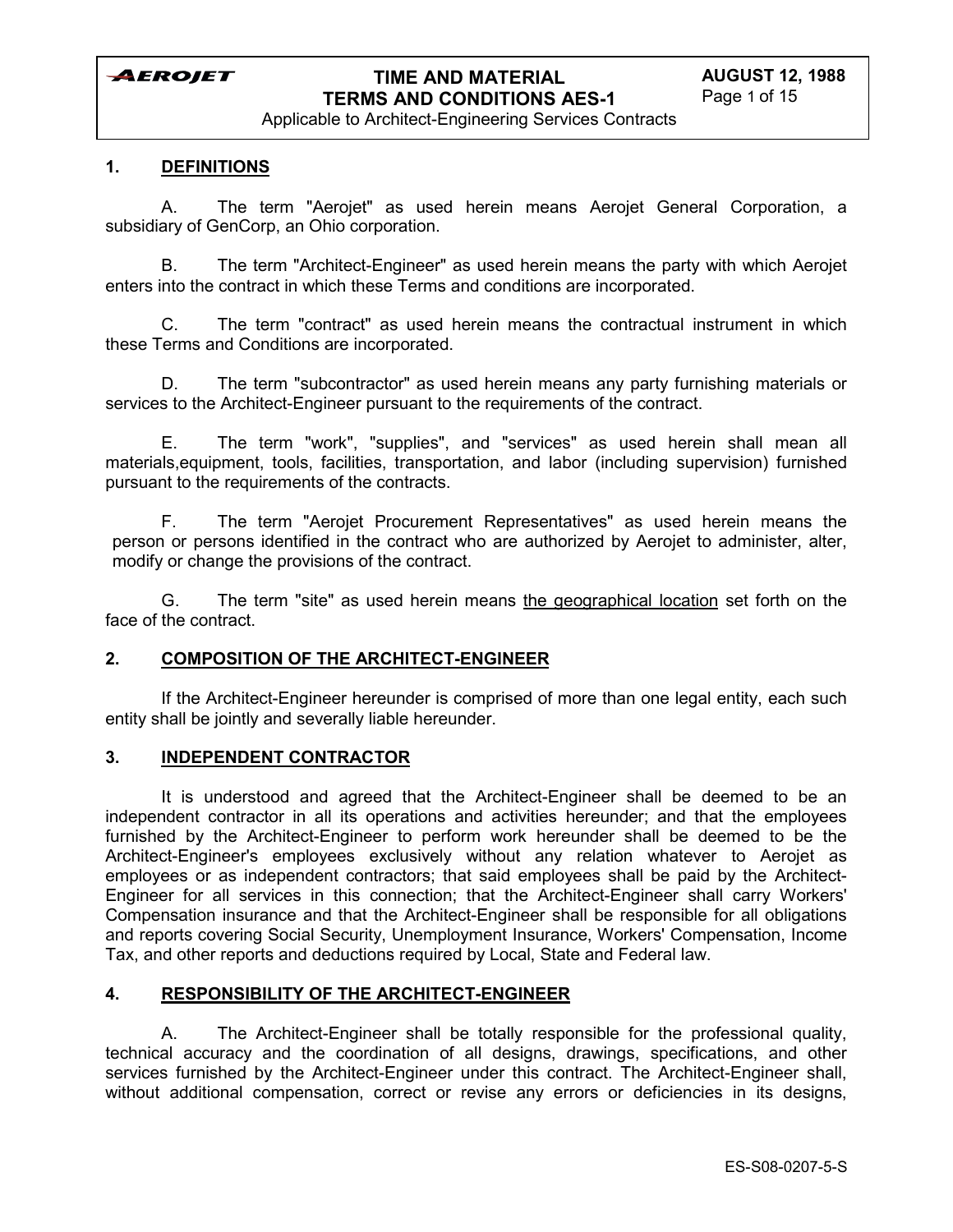## **TIME AND MATERIAL TERMS AND CONDITIONS AES-1**

Applicable to Architect-Engineering Services Contracts

drawings, specifications, and other services which Aerojet determines to be necessary. If the Architect-Engineer disputes the necessity of such services, he will nonetheless proceed as instructed by Aerojet so as not to impede the progress of the work, as provided in Paragraph 7 .A.

B. Neither Aerojet's review, approval or acceptance of, nor payment for, any of the services required under this contract shall be construed to operate as a waiver of any rights under this contract or of any cause of action arising out of the performance of this contract, and the Architect-Engineer shall be and remain liable to Aerojet for all damages to Aerojet resulting from the Architect-Engineer's performance of any of the services furnished under this contract.

C. The rights and remedies of Aerojet provided for under this contract are in addition to any other rights and remedies provided by law.

### **5. SUBCONTRACTORS AND OUTSIDE ASSOCIATES AND CONSULTANTS**

Any subcontractors and outside associates or consultants required by the Architect-Engineer in connection with the services covered by this contract will be limited to such individuals or firms as were specifically identified and agreed to in writing at the date of the contract. No substitution in such subcontractors, associates or consultants will be made without the prior written approval of Aerojet.

#### **6. REQUIREMENTS FOR REGISTRATION OF DESIGNERS**

The design of architectural, structural, mechanical, electrical, civil or other engineering features of the work shall be accomplished or reviewed and approved by architects or engineers registered to practice in the particular professional field involved in the State in which such services are performed hereunder.

### **7. CHANGES**

A. Aerojet may, at any time, by written order, make changes within the general Scope of this contract in the time of performance or the services to be performed. If any such change causes an increase or decrease in the Architect-Engineer's cost of, or time required for, performance of any services under this contract, whether or not changed by any such order, an equitable adjustment shall be made and the contract shall be modified in writing accordingly. In no event shall the compensation for such additional services exceed the sums provided for in the contract as modified. Any claim of the Architect-Engineer for adjustment under this clause must be asserted in writing, in a form acceptable to Aerojet, within thirty (30) days from the date of such change, unless Aerojet grants, in writing, a further period of time prior to the date of final payment under the contract. No claim for equitable adjustment, the Architect-Engineer agrees to continue diligent performance of this contract pending resolution of any such dispute. All claims for equitable adjustment must be submitted in accordance with the provisions of Paragraph 13.

B. The Architect-Engineer agrees that its failure to submit such claim or claims within the applicable time period shall constitute a waiver thereof unless the Architect-Engineer requests in writing prior to the expiration of the applicable time period that a time extension for filing its claim or claims be granted by Aerojet. Any such extensions, if approved, shall be effective only if authorized in writing by the Aerojet Procurement Representative. Prior to final settlement of any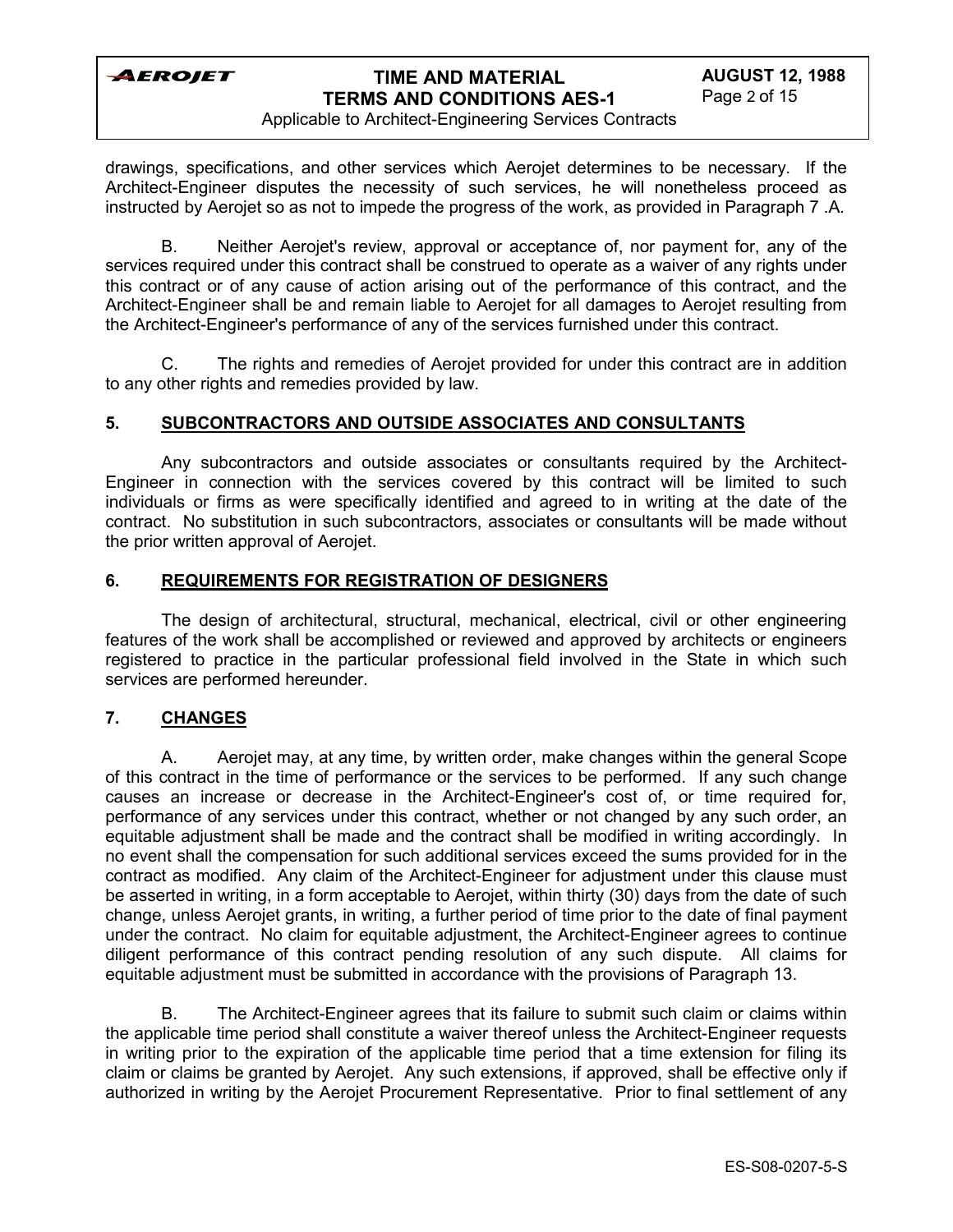

Applicable to Architect-Engineering Services Contracts

timely filed claim or claims, the Architect-Engineer may submit revisions to such claim or claims for evaluation by Aerojet provided that such revisions do not introduce different areas of cost or claim elements.

C. Aerojet may request the Architect-Engineer to submit cost estimates for contemplated changes which may or may not result in a change to this contract. The Architect-Engineer agrees to submit cost proposals for such contemplated changes within ten (10) days of receipt of Aerojet's request or such further period as may be stated in such request. Such cost estimates shall be prepared at no charge to Aerojet.

D. Any clarification or assistance as may be provided by Aerojet personnel concerning the work to be performed pursuant to this contract shall not be construed as a change to this contract and no change order, express or implied, will be binding unless it is issued in writing by the Aerojet Procurement Representative. No services for which an additional cost or fee will be charged by the Architect-Engineer shall be furnished without the prior written authorization of the designated Aerojet Procurement Representative.

E. Nothing contained in this paragraph shall relieve the Architect-Engineer from proceeding without delay in the performance of this contract as changed.

## **8. NOTICE AND APPROVAL OF RESTRICTED DESIGNS**

In the performance of this contract, the Architect-Engineer shall, to the extent practicable, make maximum use of structures, machines, products, materials, construction methods, and equipment which are readily available through competitive commercial channels, or through standard or proven production techniques, methods, and processes. Unless approved by Aerojet, the Architect-Engineer shall not, in the performance of the work called for by this contract, produce a design or specification such as to require in this construction work the use of structures, products, materials, construction equipment, or processes which are known by the Architect-Engineer to be available only from a sole source. As to any such design or specification the Architect-Engineer shall report to Aerojet giving the reason or reasons why it is considered necessary to so restrict the design or specification.

### **9. DRAWINGS AND OTHER DATA TO BECOME THE PROPERTY OF AEROJET**

All designs, drawings, specifications, notes and other works developed in the performance of this contract shall become the sole property of Aerojet and may be used on any other design or construction without additional compensation to the Architect-Engineer. Aerojet shall be considered the "person for whom the work was prepared" for the purpose of authorship in any copyrightable work under Section 201(b) of Title 17, United States Code. With respect thereto, the Architect-Engineer agrees not to assert or authorize others to assert any rights nor establish any claim under the design patent or copyright laws. The Architect-Engineer for a period of three years after completion of the project agrees to furnish all retained works on the request of Aerojet. Unless otherwise provided in this contract, the Architect-Engineer shall have the right to retain copies of all works beyond such period.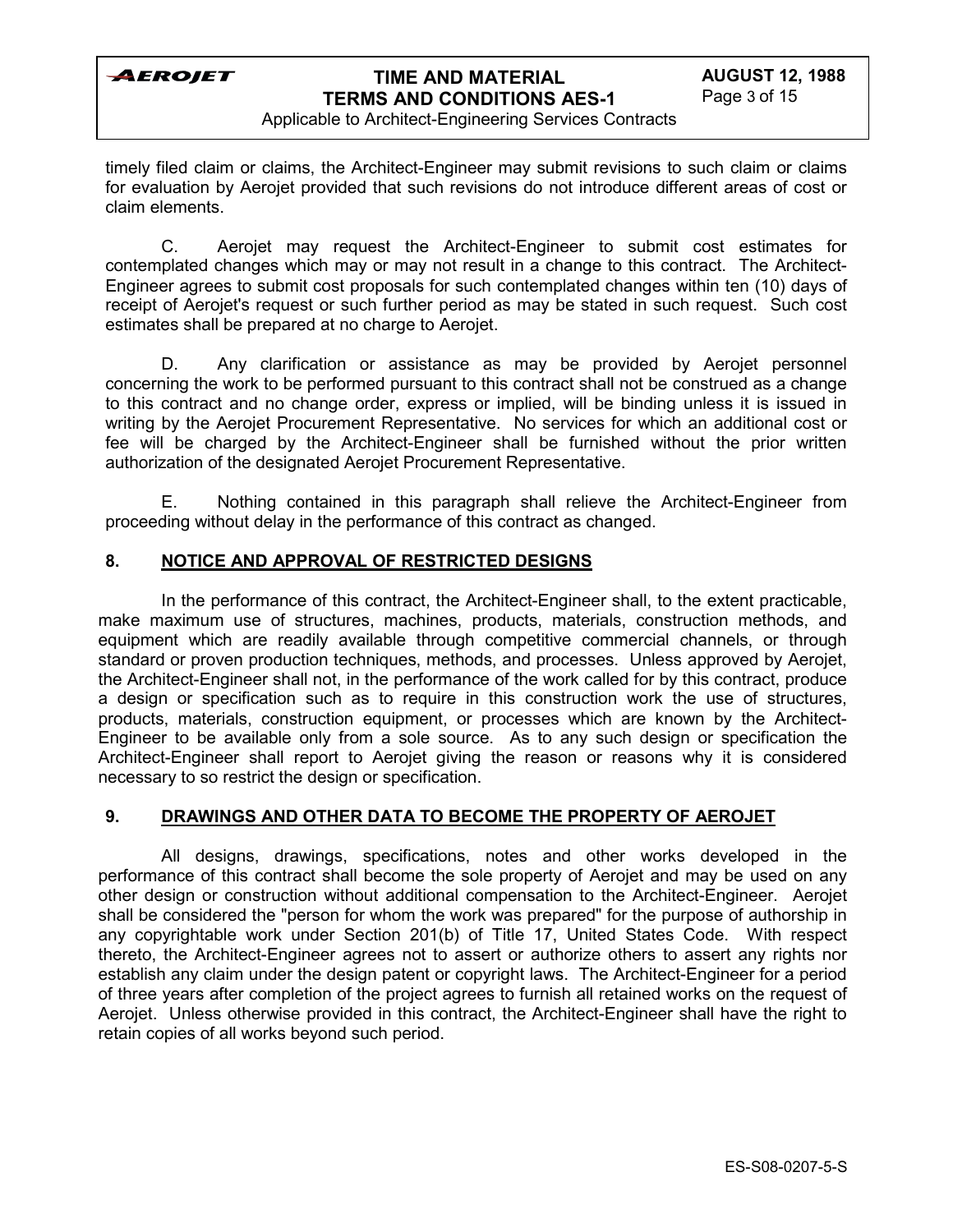# **TIME AND MATERIAL TERMS AND CONDITIONS AES-1**

Applicable to Architect-Engineering Services Contracts

### **10. RETENTION OF RIGHTS AND INTEREST**

Aerojet hereby retains all of its rights, title and interest in and to all information, data, designs and inventions furnished by Aerojet to the Architect-Engineer for the purpose of assisting the Architect-Engineer (1) in the performance of the contract or (2) in the submission of a bid by the Architect-Engineer for such performance, whether furnished prior to, or after acceptance of, this contract. None of such information, data, designs and inventions shall be reproduced or used by the Architect-Engineer, except in the performance of this contract, or disclosed by the Architect-Engineer to others without the consent of Aerojet. Upon completion of performance hereunder, all such information, data, designs and inventions shall be promptly returned by the Architect-Engineer to Aerojet.

### **11. REPRODUCTION RIGHTS**

Aerojet does not grant to the Architect-Engineer (i) any reproduction rights to any materials, designs, drawings, data or other information produced in the performance of this contract or (ii) any rights to use, in the manufacture or design of articles or materials for anyone other than Aerojet, any of the designs, drawings or other information belonging to or supplied by Aerojet.

#### **12. ASSIGNMENT**

A. Neither this contract nor any interest nor any sums becoming due to the Architect-Engineer hereunder shall be assigned by the Architect-Engineer without the prior written consent of Aerojet, except that claims for monies due or to become due the Architect-Engineer from Aerojet under this contract may be assigned to a bank, trust company or other financial institution, including any federal lending agency. Any such assignment of monies due or to come due shall cover all amounts payable under this contract and not already paid, and shall not be made to one party as agent or trustee for two (2) or more parties participating in such financing. Payment by Aerojet to an assignee of any claim under this contract shall be subject to set-off or recoupment for any present or future claim or claims arising in connection with this contract which Aerojet may have against the Architect-Engineer. Aerojet reserves the right to make direct settlements and/or adjustments in price with the Architect-Engineer under the terms of this contract notwithstanding any assignment of claims for monies due or to become due hereunder and without notice to assignee(s). Architect-Engineer agrees that design services depend upon the personal expertise and track record of the principal design professionals, and therefore acknowledges that Aerojet may reasonably refuse to consent to any assignment which would remove control of the work from the design professionals originally identified as principals on the contract.

B. In the event of any such assignment of monies, the assignee shall forward to Aerojet two (2) copies of a written notice of assignment and two (2) copies of the instrument of assignment, all copies signed by the assignor and assignee.

C. Any claim under this contract which has been assigned pursuant to the foregoing provisions of this clause may be further assigned and reassigned only with the prior written consent of Aerojet to a bank, trust company or other financing institution, including any federal lending agency. In the event of such further assignment or reassignment the assignee shall be required to file one signed copy of a written notice of the further assignment or reassignment,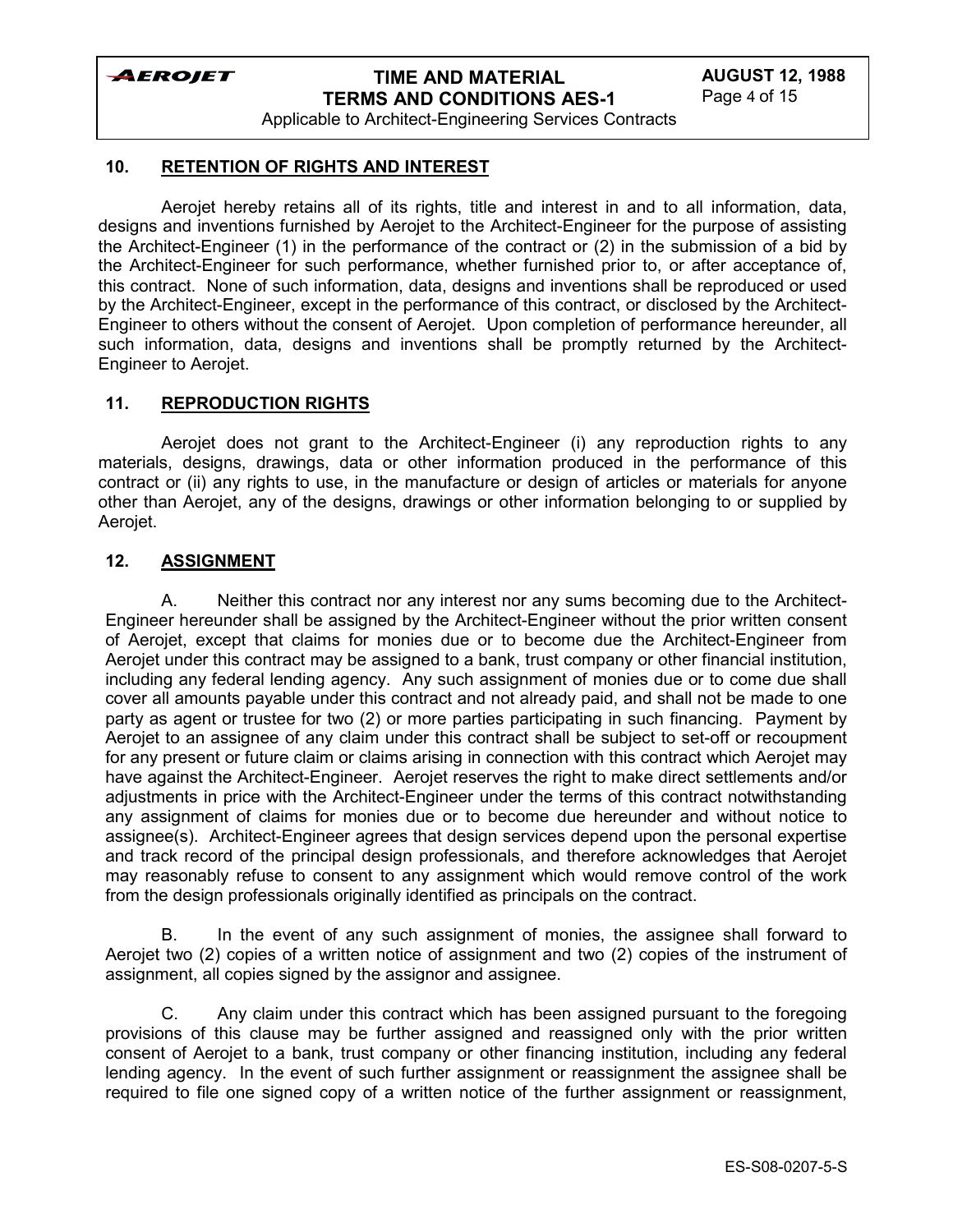

Applicable to Architect-Engineering Services Contracts

together with a true copy of the instrument of further assignment or reassignment with the Architect-Engineer, and shall file two (2) signed copies of such written notice, together with two (2) copies of such instrument with Aerojet.

D. No assignee shall divulge any information concerning this contract without the prior written consent of Aerojet. The assignment must include provisions by which the assignee agrees to the conditions set forth in this paragraph.

E. Indication of the assignment of claim and of any further assignment thereof and the name of the assignee shall be made on all vouchers or invoices certified by the Architect-Engineer.

### **13. PAYMENT**

The Architect-Engineer shall be paid as follows, upon the submission of invoices approved by Aerojet.

- A. Hourly Rate:
	- (1) The amounts computed by multiplying the appropriate hourly rate, or rates, set forth in the contract, by the number of direct labor hours performed, which rates shall include wages, overhead, general and administrative expenses and profit. Fractional parts of an hour shall be payable on a prorated basis. Invoices may be submitted once each month (or at more frequent intervals if approved by Aerojet), to Aerojet or its designee. The Architect-Engineer will substantiate invoices by evidence of actual payment and by individual daily job time cards, or such other substantiation approved by Aerojet. Promptly after receipt of all substantiated invoices, Aerojet shall, except as otherwise provided in this contract, and subject to the provisions of E. below, make payment thereon as approved by Aerojet.
	- (2) Unless otherwise specified, the hourly rate or rates set forth in the contract shall not be varied by virtue of the Architect-Engineer having performed work on an overtime basis. If no overtime rates are provided in the contract and overtime work is approved in advance by Aerojet, overtime rates will be negotiated. If the contract provides rates for overtime, the premium portion of those rates will be reimbursable only to the extent the overtime is approved by Aerojet.
- B. Materials and Subcontracts:
	- (1) Allowable costs of direct materials shall be determined by Aerojet in accordance with Part 31 of the Federal Acquisition Regulations in effect on the date of this contract. Reasonable and allocable material handling costs may be included in the charge for material to the extent they are clearly excluded from the hourly rate. (Material handling costs are comprised of indirect costs, including, when appropriate, General and Administrative expense, allocated to direct materials in accordance with the Architect-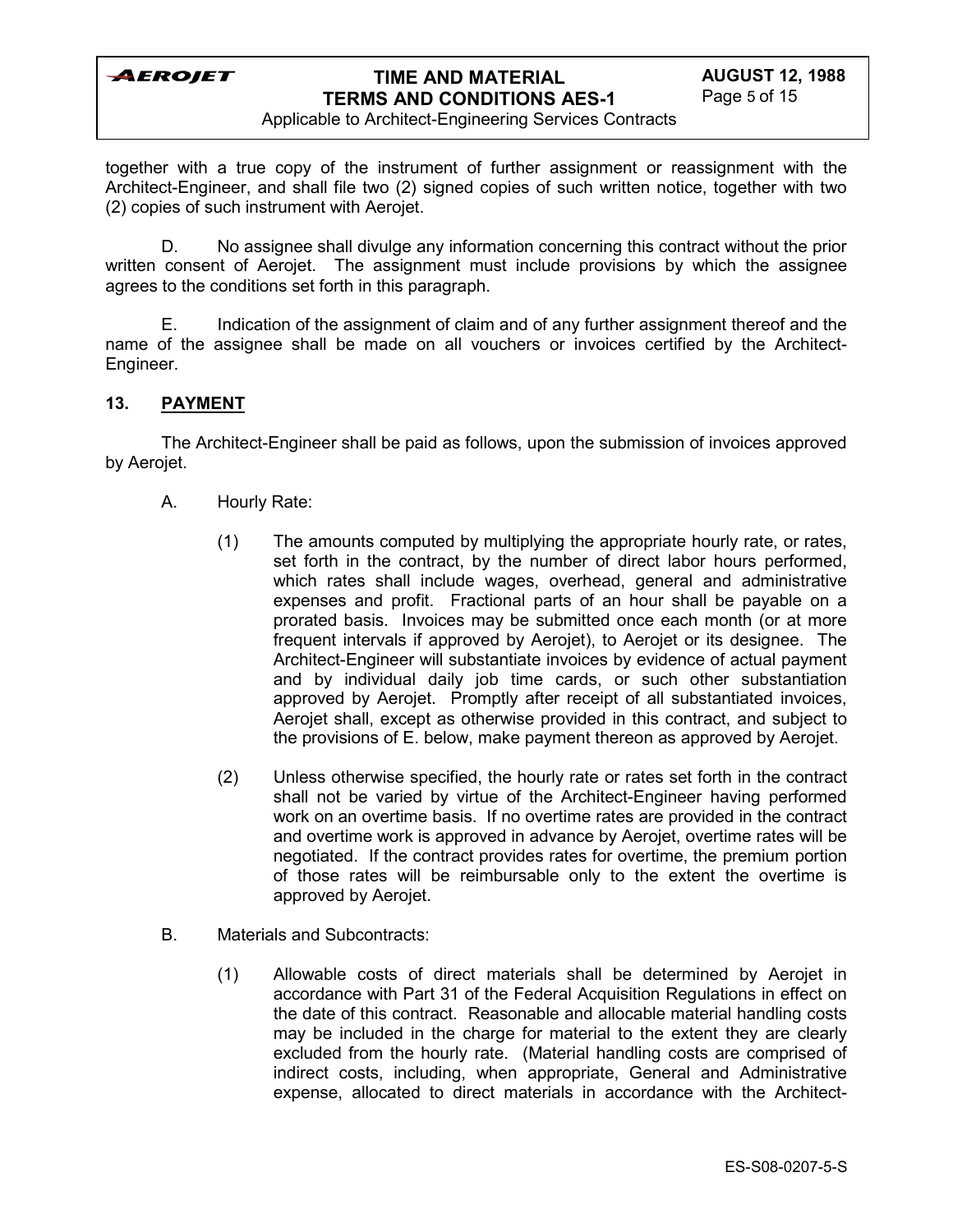

Applicable to Architect-Engineering Services Contracts

Engineer's usual accounting practices consistent with Part 31 of the Federal Acquisition Regulations.) The Architect-Engineer shall support all material costs claimed by submitting paid invoices or storeroom requisitions, or by other substantiation acceptable to Aerojet. Direct materials, as referenced by this clause, are defined as those materials which enter directly into the end product, or which are used or consumed directly in connection with the furnishing of such product.

- (2) The cost of subcontracts which are authorized pursuant to the "Subcontracts" clause hereof shall be reimbursable costs hereunder, provided such costs are consistent with subparagraph (3) below. Reimbursable cost in connection with subcontracts shall be limited to the amounts actually required to be paid by the Architect-Engineer to the subcontractor and shall not include any costs arising from the letting, administration or supervision of performance of the subcontract, which costs are included in the hourly rate or rates payable under A. (1) above.
- (3) The Architect-Engineer shall, to the extent of his ability, procure materials at the most advantageous prices available with due regard to securing prompt delivery of satisfactory materials, and take all cash and trade discounts, rebates, allowances, credits, salvage, commissions, and other benefits. When unable to take advantage of such benefits, it shall promptly notify Aerojet to that effect, and give the reason therefor. Credit shall be given to Aerojet for cash and trade discounts, rebates, allowances, credits, salvage, the value of resulting scrap when the amount of such scrap is appreciable, commissions, and other amounts which have been accrued to the benefit of the Architect-Engineer, or would have so accrued except for the fault or neglect of the Architect-Engineer. Such benefits lost through no fault or neglect on the part of the Architect-Engineer, or lost through fault of Aerojet, shall not be deducted from gross costs.

C. It is estimated that the total cost to Aerojet for the performance of this contract will not exceed the ceiling price set forth on the face of the contract, and the Architect-Engineer agrees to use his best efforts to perform the work specified in the purchase order and all obligations under this contract within such ceiling price. If at any time the Architect-Engineer has reason to believe that the hourly rate payments and material costs which will accrue in the performance of this contract in the next succeeding thirty (30) days, when added to all other payments and costs previously accrued, will exceed eighty-five percent (85%) of the ceiling price then set forth in the purchase order, the Architect-Engineer shall notify Aerojet to that effect giving his revised estimate of the total price to Aerojet or the performance of this contract, together with supporting reasons and documentation. If at any time during the performance of this contract, the Architect-Engineer has reason to believe that the total price to Aerojet for the performance of this contract will be substantially greater or less than the then stated ceiling price, the Architect-Engineer shall so notify Aerojet, giving his revised estimate of the total price for the performance of this contract, together with supporting reasons and documentation. If at any time during the performance of this contract, Aerojet has reason to believe that the work to be required in the performance of this contract will be substantially greater or less than the stated ceiling price,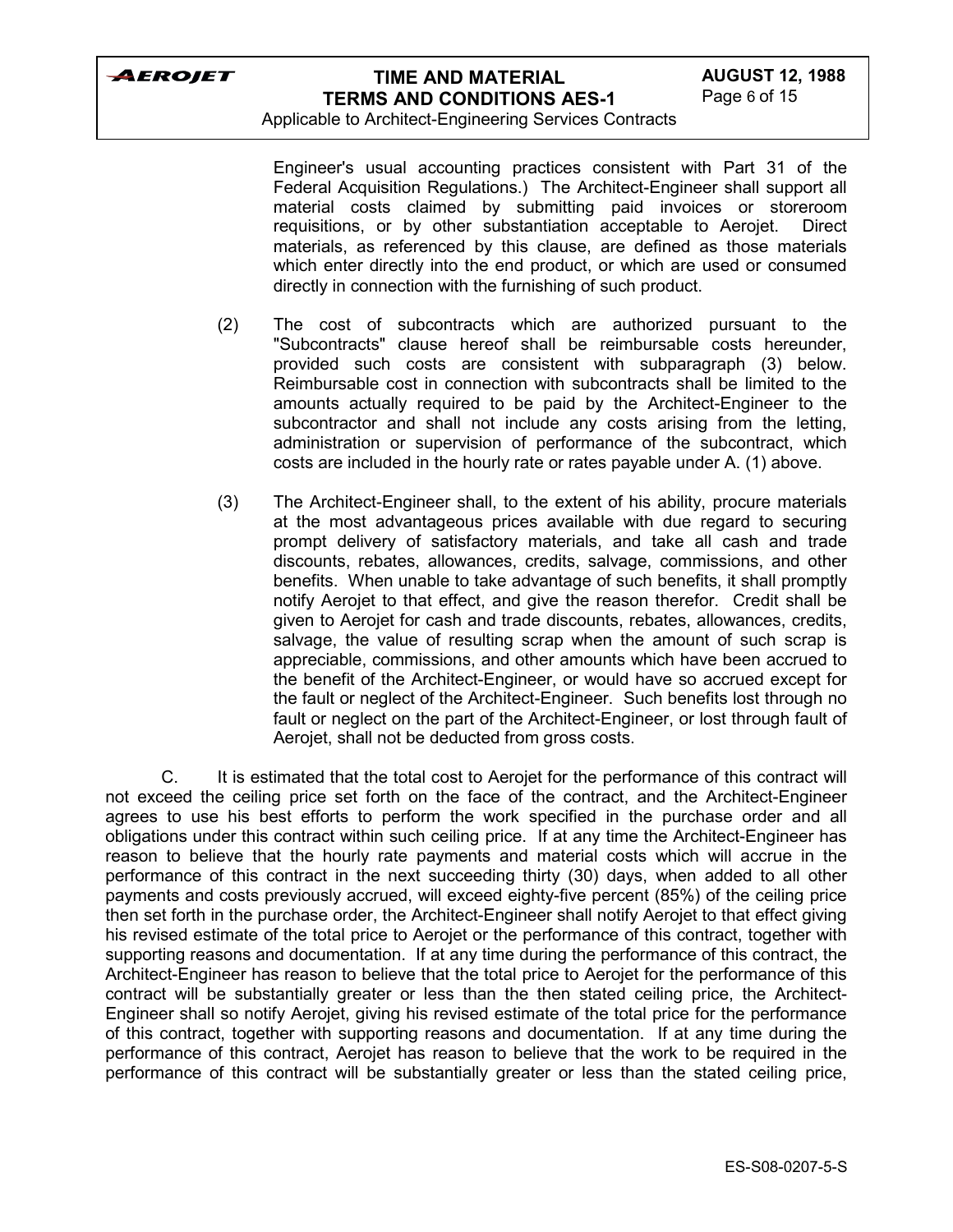

Applicable to Architect-Engineering Services Contracts

Aerojet will so advise the Architect-Engineer, giving the then revised estimate of the total amount of effort to be required under the contract.

D. Aerojet shall not be obligated to pay the Architect-Engineer any amount in excess of the ceiling price set forth in the purchase order, and the Architect-Engineer shall not be obligated to continue performance if to do so would exceed the ceiling price set forth in the purchase order, unless and until Aerojet shall have notified the Architect-Engineer in writing that such ceiling price has been increased and shall have specified in such notice a revised ceiling which shall thereupon constitute the ceiling price for performance under this contract. When and to the extent that the ceiling price set forth in the purchase order has been increased, any hours expended and material costs incurred by the Architect-Engineer in excess of the ceiling price prior to the increase shall be allowable to the same extent as if such hours expended and material costs had been incurred after such increase in the ceiling price.

E. At any time or times prior to final payment under this contract, Aerojet may cause to be made such audit of the invoices and substantiating material as shall be deemed necessary. Each payment theretofore made shall be subject to reduction to the extent of amounts which are found by Aerojet not to have been properly payable, and shall also be subject to reduction for overpayments, or to increase for underpayments, on preceding invoices. Upon receipt and approval of the invoice designated by the Architect-Engineer as the "completion invoice", and substantiating material, and upon compliance by the Architect-Engineer with all provisions of this contract, (including, without limitation, provisions relating to patents and the provisions of (F) and (G) below), Aerojet shall as promptly as may be practicable pay any balance due and owing the Architect-Engineer. The completion invoice and substantiating material shall be submitted by the Architect-Engineer as promptly as may be practicable following completion of the work under this contract, but in no event later than six (6) months (or such longer period as Aerojet may, in its discretion, approve in writing) from the date of such completion

F. The Architect-Engineer and each assignee, under an assignment entered into under this contract and in effect at the time of final payment under this contract, shall execute and deliver, at the time of and as a condition precedent to final payment under this contract, a release discharging Aerojet, its officers, agents, and employees of and from all liabilities, obligations, and claims arising out of or under this contract, subject only to the following exceptions:

- (1) Specified claims in stated amounts or in estimated amounts where the amounts are not susceptible of exact statement by the Architect-Engineer.
- (2) Claims, together with reasonable expenses incidental thereto, based upon the liabilities of the Architect-Engineer to third parties arising out of the performance of this contract, which are not known to the Architect-Engineer on the date of the execution of the release, and of which the Architect-Engineer gives notice in writing to Aerojet not more than six (6) years after the date of the release or the date of any notice to the Architect-Engineer that Aerojet is prepared to make final payment, whichever is earlier; and
- (3) Claims for reimbursement of costs (other than expenses of the Architect-Engineer by reason of its indemnification of Aerojet against patent liability),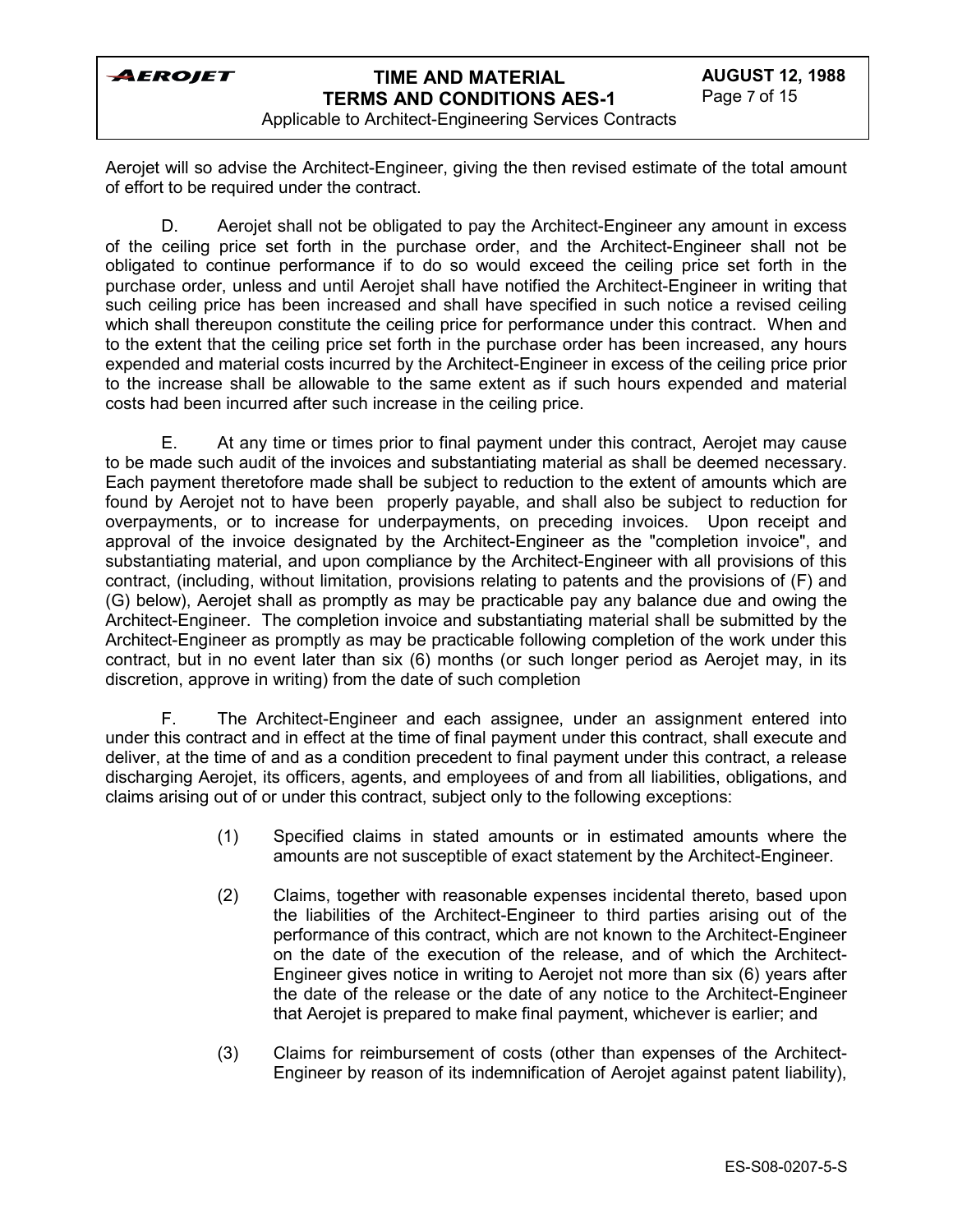

Applicable to Architect-Engineering Services Contracts

including reasonable expenses incidental thereto, incurred by the Architect-Engineer under the provisions of this contract relating to patents.

G. The Architect-Engineer agrees that any refunds, rebates, or credits, (including any interest thereon) accruing to or received by the Architect-Engineer or any assignee, which arise under the materials portion of this contract and for which the Architect-Engineer has received reimbursement, shall be paid by the Architect-Engineer to Aerojet. The Architect-Engineer and each assignee, under an assignment entered into under this contract and in effect at the time of final payment under this contract, shall execute and deliver, at the time of and as a condition precedent to final payment under this contract, shall execute and deliver, at the time of and as a condition precedent to final payment under this contract an assignment to Aerojet of such refunds, rebates, or credits (including any interest thereon) in form and substance satisfactory to Aerojet.

H. Records and Audit. Seller shall maintain adequate books and records relating to this order showing all direct costs incurred such as labor, products, burden rates and subcontracts. Such records shall be made available to Aerojet for examination and audit at reasonable times at the Architect-Engineer's facility for up to one year after final payment hereunder. The purpose of such examination shall be (1) for Aerojet to obtain complete information concerning the time worked, costs, expenses and allowances pertaining to this Order (hereinafter collectively called "records") to the extent and in such detail as will properly reflect all net costs (direct and indirect) of labor, material, equipment, supplies and services and other costs and expenses of whatever nature for which compensation or reimbursement is claimed under the provisions of this Order, (2) for use by Aerojet in future price negotiations on this or other Orders, and (3) for adjustments and settlements under the Changes and Termination/Cancellation clauses. All information so obtained shall be treated as proprietary. Payment of the Architect-Engineer's invoices shall be subject to adjustment and/or refunds to Aerojet for any amounts subsequently found upon audit or otherwise to have been improperly invoiced.

The Architect-Engineer waives all liens of every kind and character, statutory and otherwise, to which it may be entitled against the site and any improvements thereon and against the plans, drawings, specifications, designs and other data prepared and developed under or in connection with this contract. The Architect-Engineer agrees that it will not file any notice or action or otherwise assert or attempt to assert any such liens or claims and that its remedies and recourse hereunder are limited to the right to seek the payments provided for herein, without any liens or other security therefor.

### **14. TERMINATION**

A. Aerojet may, by written notice to the Architect-Engineer, terminate this contract in whole or in part at any time, either for Aerojet's convenience or because of the failure of the Architect-Engineer to fulfill its contract obligations. Upon receipt of such notice, the Architect-Engineer shall (i) immediately discontinue all services affected (unless the notice directs otherwise), and (ii) deliver to Aerojet all data, drawings, specifications, reports, estimates, summaries, and such other information and materials as may have been accumulated by the Architect-Engineer in performing this contract, whether completed or in process.

B. If the termination is for the convenience of Aerojet, the Architect-Engineer shall be compensated for allowable cost of all services performed to the termination date, together with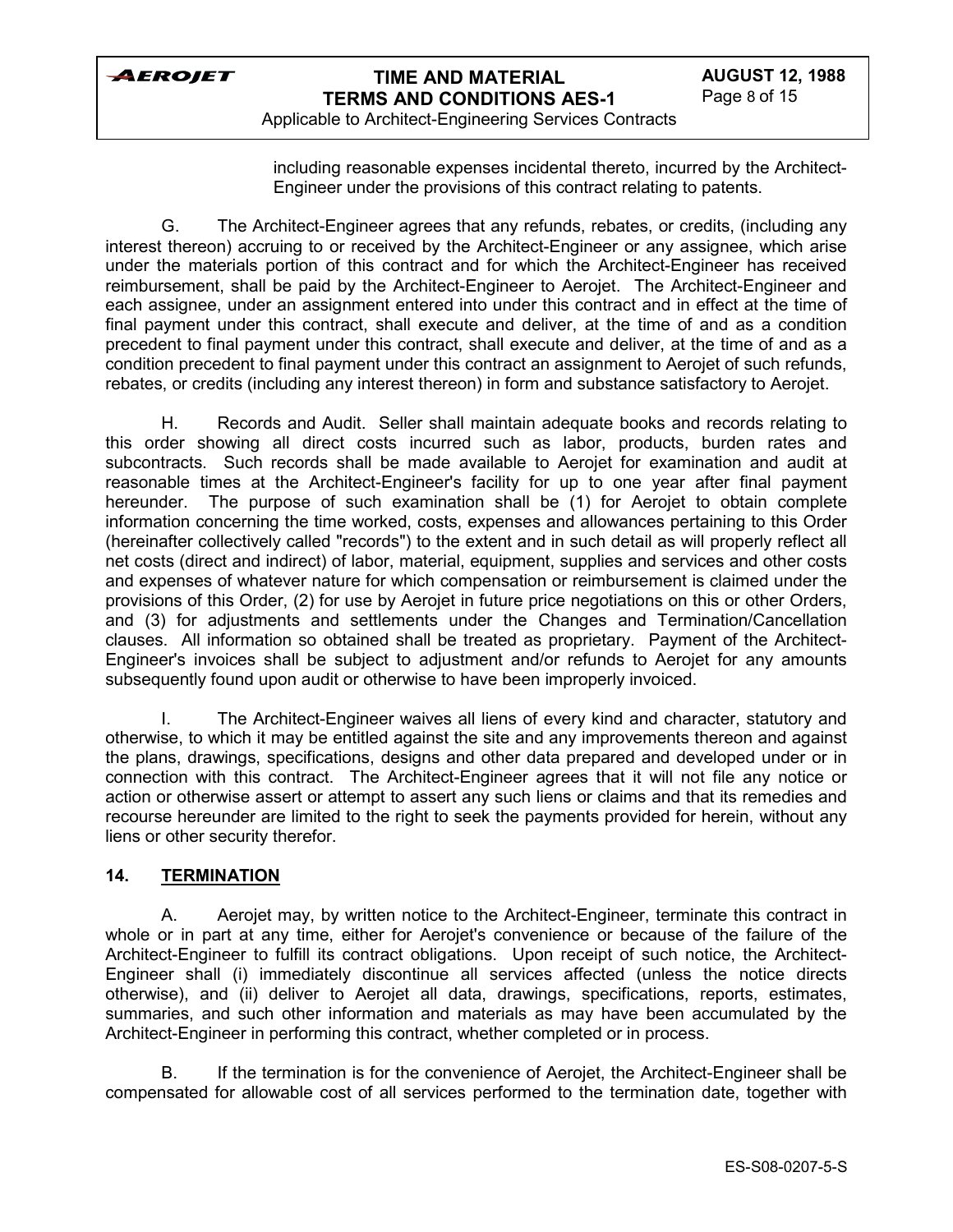

Applicable to Architect-Engineering Services Contracts

properly reimbursable expenses then due plus expenses directly attributable to termination for which the Architect-Engineer is not otherwise compensated. No amount shall be allowed for anticipated profit on unperformed services.

C. If the termination is due to the failure of the Architect-Engineer to fulfill its contract obligations, Aerojet may take over the work and prosecute the same to completion by contract or otherwise. In such case, the Architect-Engineer shall be liable to Aerojet for any additional cost occasioned to Aerojet thereby.

D. If, after notice of termination for failure to fulfill contract obligations, it is determined that the Architect-Engineer has not so failed, the termination shall be deemed to have been effected for the convenience of Aerojet. In such event, payment shall be made as provided in subparagraph B. Of this paragraph 14.

E. The rights and remedies of Aerojet provided in this clause are in addition to any other rights and remedies provided by law or under this contract.

### **15. SUSPENSION OF WORK**

A. Aerojet may order the Architect-Engineer in writing to suspend all or any part of the work for such period of time as it may determine to be appropriate for the convenience of Aerojet.

B. If the performance of all or any part of the work is, for an unreasonable period of time, suspended or delayed by an act of Aerojet in the administration of this contract, or by its failure to act within the time specified in this contract (or if no time is specified, within a reasonable time), an adjustment shall be made for any increase in cost of performance of this contract (excluding profit) necessarily caused by such unreasonable suspension or delay, and the contract modified in writing accordingly. However, no adjustment shall be made under this paragraph for any suspension or delay to the extent (i) the performance would have been suspended or delayed by any other cause, including the fault or negligence of the Architect-Engineer or (ii) for which an equitable adjustment is provided for or excluded under any other provision of this contract.

C. No claim under this paragraph shall be allowed (i) for any costs incurred more than twenty (20) days before the Architect-Engineer shall have notified Aerojet in writing of the act or failure to act involved (but this requirement shall not apply as to a claim resulting from a suspension order), and (ii) unless the claim, in an amount stated, is asserted in writing as soon as practicable after the termination of such suspension or delay, but not later than the date of final payment. No part of any claim based on the provisions of this paragraph shall be allowed if not supported by adequate evidence showing that the cost would not have been incurred but for a delay within the provisions of this paragraph.

### **16. INDEMNIFICATION**

A. The Architect-Engineer shall indemnify and save harmless Aerojet and its agents, representatives, shareholders, partners, and employees, and each of them, against and from:

> (1) Any and all claims, demands, causes of action, damages, costs, expenses, losses and liabilities, in law or in equity, of every kind or nature whatsoever,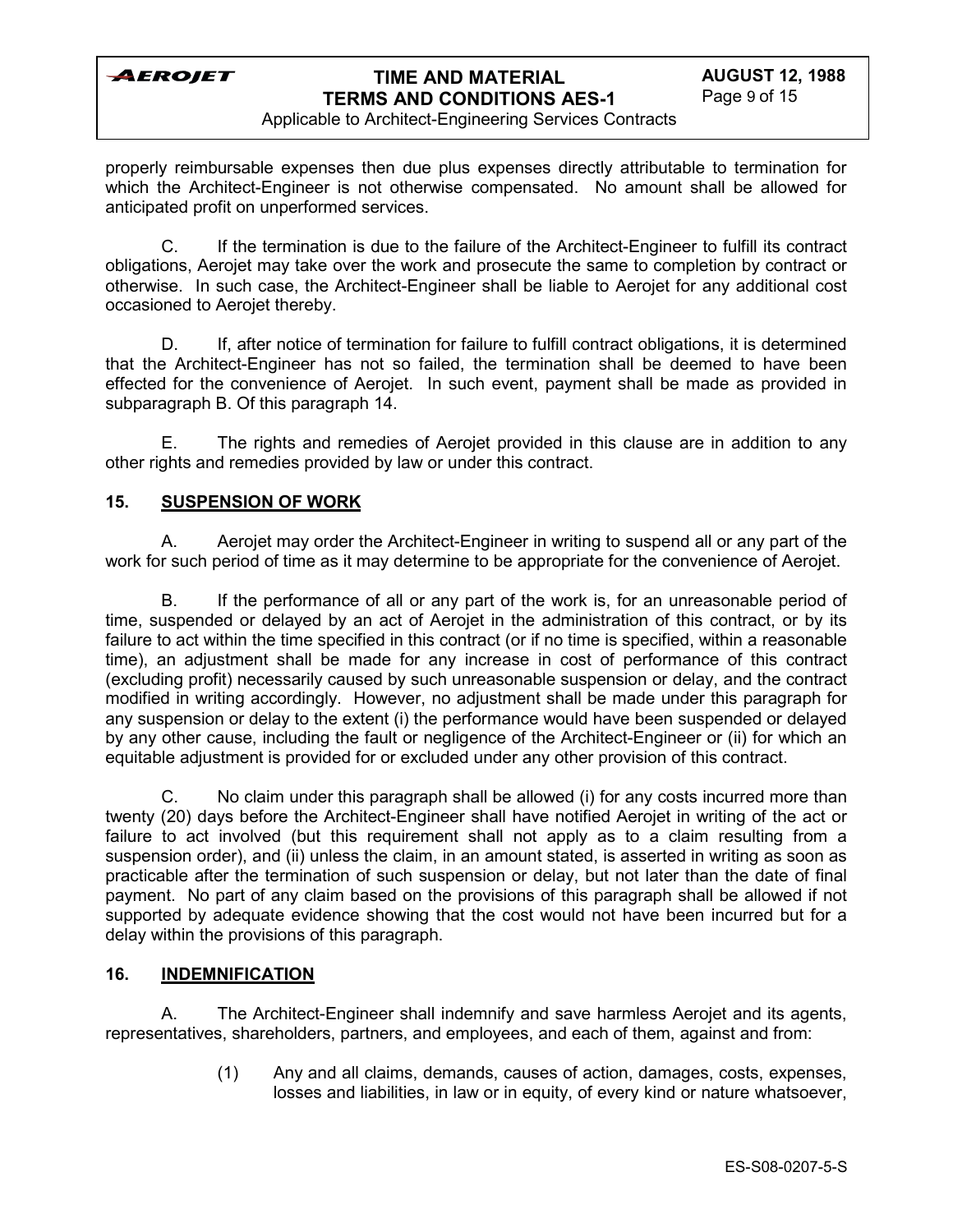

Applicable to Architect-Engineering Services Contracts

including, but not limited to, injury to or death of any person or persons and damage to or destruction of any property brought or instituted, as a result of the Architect-Engineer's negligence in connection with the Architect-Engineer's obligations hereunder, regardless of when such negligence may have been discovered or determined.

(2) Any and all penalties threatened, sought or imposed on account of the violation of any law or regulation, compliance with which is assigned by law, or by this Agreement to the Architect-Engineer.

B. The Architect-Engineer shall, except to the extent Aerojet shall be covered and compensated by insurance carried by the Architect-Engineer:

- (1) At the Architect-Engineer's own cost, expense and risk, defend all suits, actions or other legal or administrative proceedings, that may be brought or instituted against Aerojet, or Aerojet's agents, shareholders, representatives, partners or employees, or any of them, on account of any matter arising under or within Subsections (1) or (2) above.
- (2) Pay and/or satisfy any judgment or decree that may be rendered against Aerojet or Aerojet's agents, representatives, partners or employees, or any of them, in any such action or other legal or administrative proceeding, as a result of the Architect-Engineer's negligence in connection with the Architect-Engineer's obligations hereunder, regardless of when such negligence may have been discovered or determined for the cost of, or for any payment made by any of them with respect to, any repairs, alterations, corrections or other modifications to any of the work undertaken as a result of any demands, causes of action, lawsuits, other proceedings, or any other claims threatened, made or brought by Aerojet or any other person arising out of Architect-Engineer's obligations under this Agreement and resulting from the Architect-Engineer's negligence in performing those obligations, regardless of when such negligence may have been discovered or determined; and
- (3) Reimburse Aerojet and Aerojet's shareholders, partners, agents, employees, representatives, and any of them for any and all expenses, including but not limited to all legal expenses arising under or within the above acts or in connection with enforcing the indemnity granted in this paragraph 16.

### **17. ARCHITECT-ENGINEER'S LIABILITY INSURANCE**

A. The Architect-Engineer shall purchase from and maintain in a company or companies lawfully authorized to do business in the jurisdiction in which the site is located such insurance as will protect the Architect-Engineer from claims set forth below which may arise out of or result from the Architect-Engineer's operations under the contract and for which the Architect-Engineer may be legally liable, whether such operations be by the Architect-Engineer or by a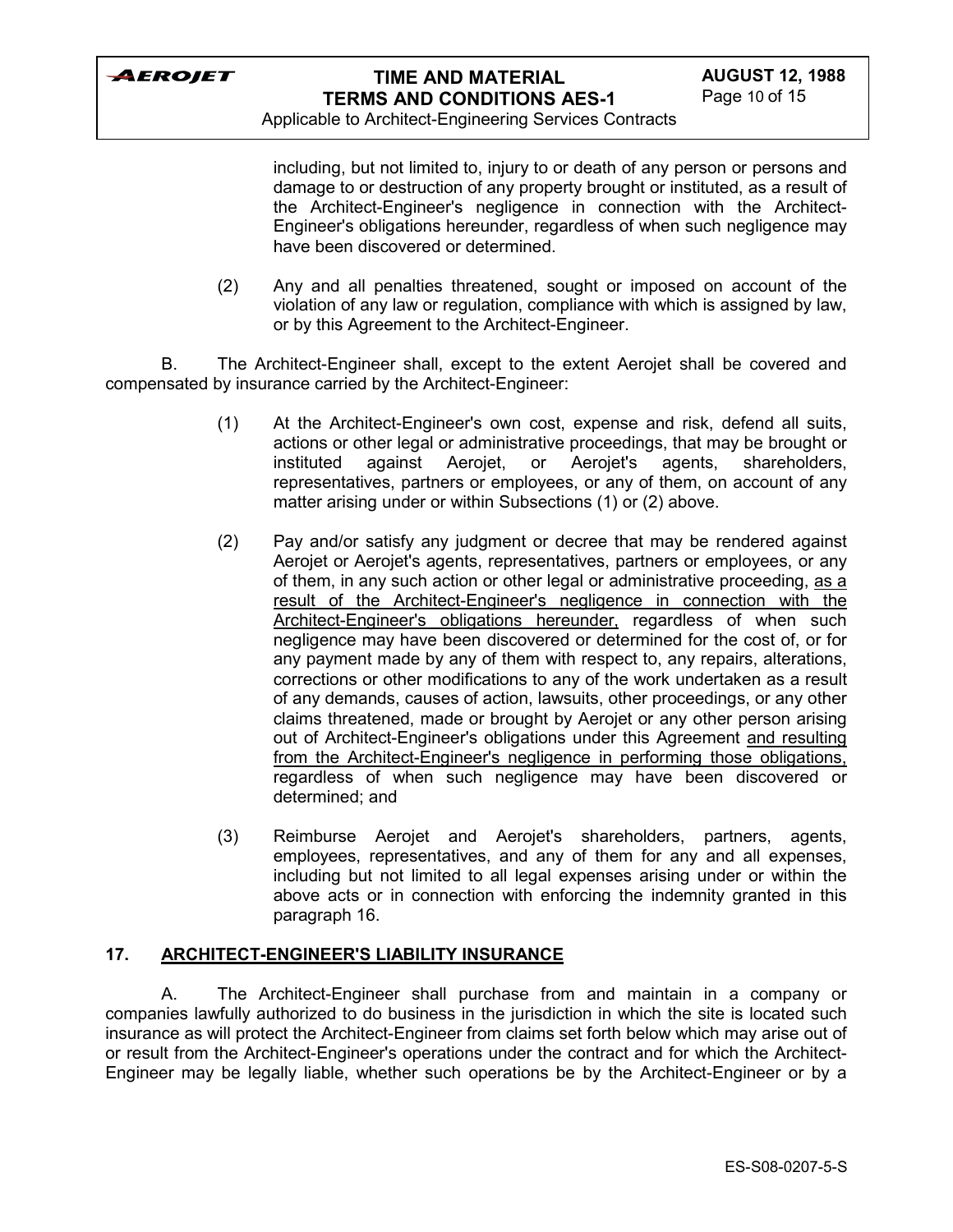

Applicable to Architect-Engineering Services Contracts

Subcontractor or by anyone directly or indirectly employed by any of them, or by anyone for whose acts any of them may be liable:

- (1) claims under workers' or workmen's compensation, disability benefit and other similar employee benefit acts which are applicable to the work to be performed;
- (2) claims for damages because of bodily injury, occupational sickness or disease, or death of the Architect-Engineer's employees;
- (3) claims for damages because of bodily injury, sickness or disease, or death of any person other than the Architect-Engineer's employees;
- (4) claims for damages insured by usual personal injury liability coverage which are sustained (a) by a person as a result of an offense directly or indirectly related to employment of such person by the Architect-Engineer, or (b) by another person;
- (5) claims for damages, other than to the Work itself, because of injury to or destruction of tangible property, including loss of use resulting therefrom;
- (6) claims for damages because of bodily injury, death of a person or property damage arising out of ownership, maintenance or use of motor vehicle; and
- (7) claims involving contractual liability insurance applicable to the Architect-Engineer's obligations under this contract.

B. The insurance required by Subparagraph A. Shall be written for not less than limits of liability specified in the Contract Documents or required by law, whichever coverage is greater. Coverages, whether written on an occurrence or claims made basis, shall be maintained without interruption from date of commencement of the Work until date of final payment and termination of any coverage required to be maintained after final payment. The insurance shall meet the requirements of all applicable labor codes, acts, laws or statutes, Federal and State, in which the Architect-Engineer operates.

C. Certificates of Insurance acceptable to Aerojet shall be filed with Aerojet prior to commencement of the Work. These Certificates and the insurance policies required by this paragraph 17.C shall contain a provision that coverages afforded under the policies will not be cancelled or allowed to expire until at least 30 days' prior written notice has been given to Aerojet. If any of the foregoing insurance coverages are required to remain in force after final payment and are reasonably available, an additional certificate evidencing continuation of such coverage shall be submitted with the final Application for Payment. Information concerning reduction of coverage shall be furnished by the Contractor with reasonable promptness in accordance with the Contractor's information and belief.

D. The Architect-Engineer shall similarly maintain a policy of professional liability insurance with limits no less than \$5,000,000, including coverage for contractual liability unless a lesser amount is specifically set forth on the face of this contract.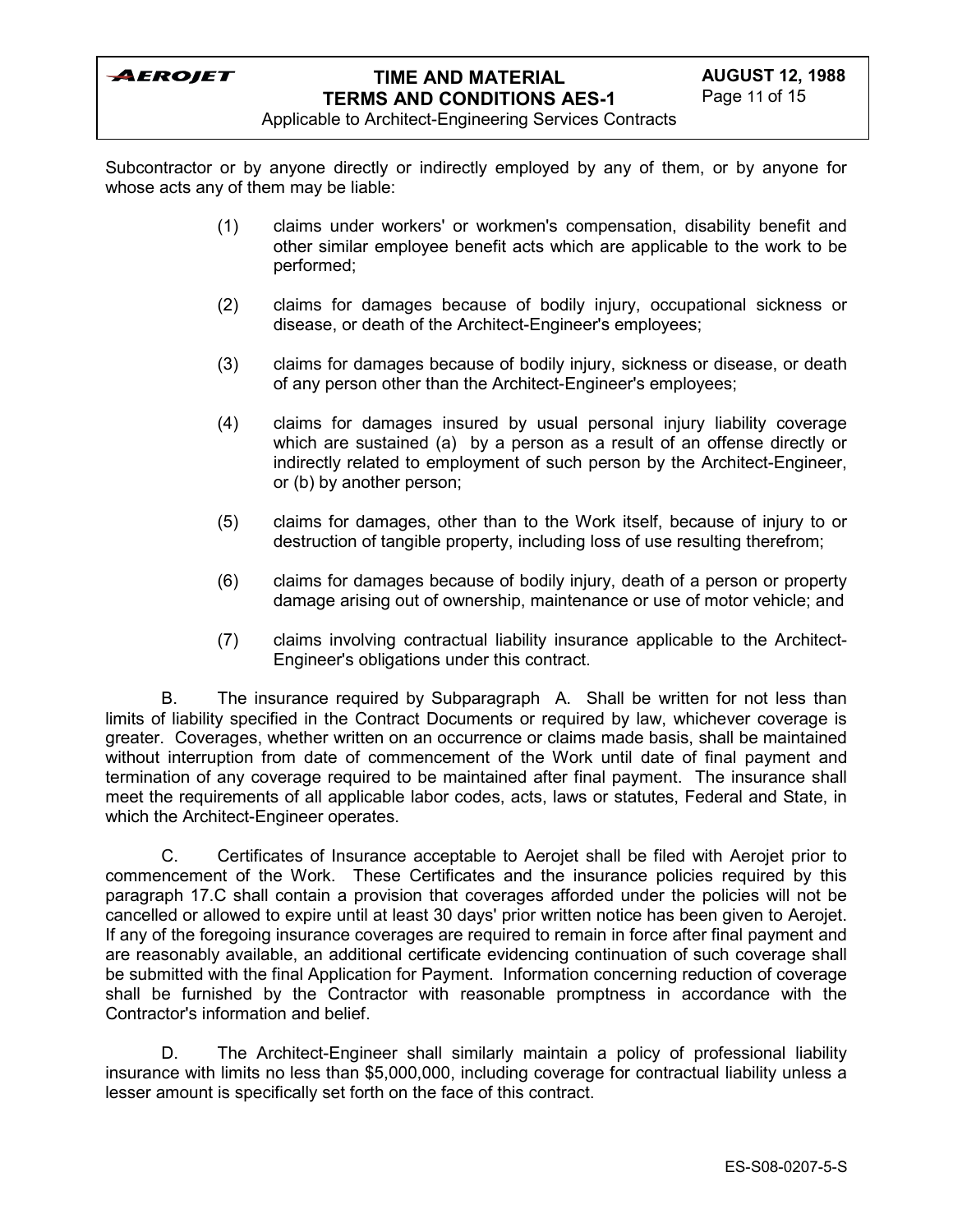Applicable to Architect-Engineering Services Contracts

E. Insurance required hereunder shall include, by endorsement to the policy (ies) Aerojet as an additional insured insofar as work performed by the Architect-Engineer for Aerojet is concerned, contain a severability of interest clause, provide that Aerojet shall not by reason of its inclusion as an additional insured incur liability to the insurance carrier for payment of premium for such insurance, and provide a thirty (30) day written notice to Aerojet prior to cancellation, termination, alteration or material change of such insurance.

F. Evidence of coverage required hereunder shall state that coverage provided is primary and is not excess or contributing with any insurance or self-insurance maintained by Aerojet.

G. Upon request, the Architect-Engineer shall provide to Aerojet a copy of the original policy (ies) of insurance.

H. The Architect-Engineer shall furnish the required certificates and endorsements to Aerojet prior to commencing performance hereof.

All insurance certificates, endorsements, cancellations, terminations, alterations and material changes of such insurance shall be issued and submitted to the designated Aerojet Procurement Representative.

J. Aerojet shall have the right to require the Architect-Engineer to furnish bonds covering faithful performance of the Contract and payment of obligations arising thereunder as stipulated in bidding requirements or specifically required in the Contract Documents on the date of execution of the Contract.

Upon request of any person or entity appearing to be a potential beneficiary of bonds covering payment of obligations arising under the Contract, the Contractor shall promptly furnish a copy of the bonds or shall permit a copy to be made.

### **18. COMPLIANCE WITH LOCAL, STATE AND FEDERAL LAW**

In the performance of this contract, the Architect-Engineer agrees to comply with all applicable Local, State and Federal laws and executive orders and regulations issued pursuant thereto and agrees to indemnify Aerojet against any loss, cost, damage, or liability by reason of the Architect-Engineer's violation of this clause.

### **19. SAFETY**

A. In performing work under this contract on the site or on Aerojet-owned or Aerojetcontrolled premises, the Architect-Engineer shall, and shall require its subcontractors to (i) conform to the safety and health laws, rules and regulations as in effect on the date of this contract and (ii) take such additional precautions for accident prevention and safety purposes as may be reasonably recommended by relevant federal, state, or local authorities or insurers of Aerojet. The Architect-Engineer agrees to take all reasonable steps and precautions to prevent accidents and preserve the life and health of personnel performing or in any way affected by performance under this contract on such premises.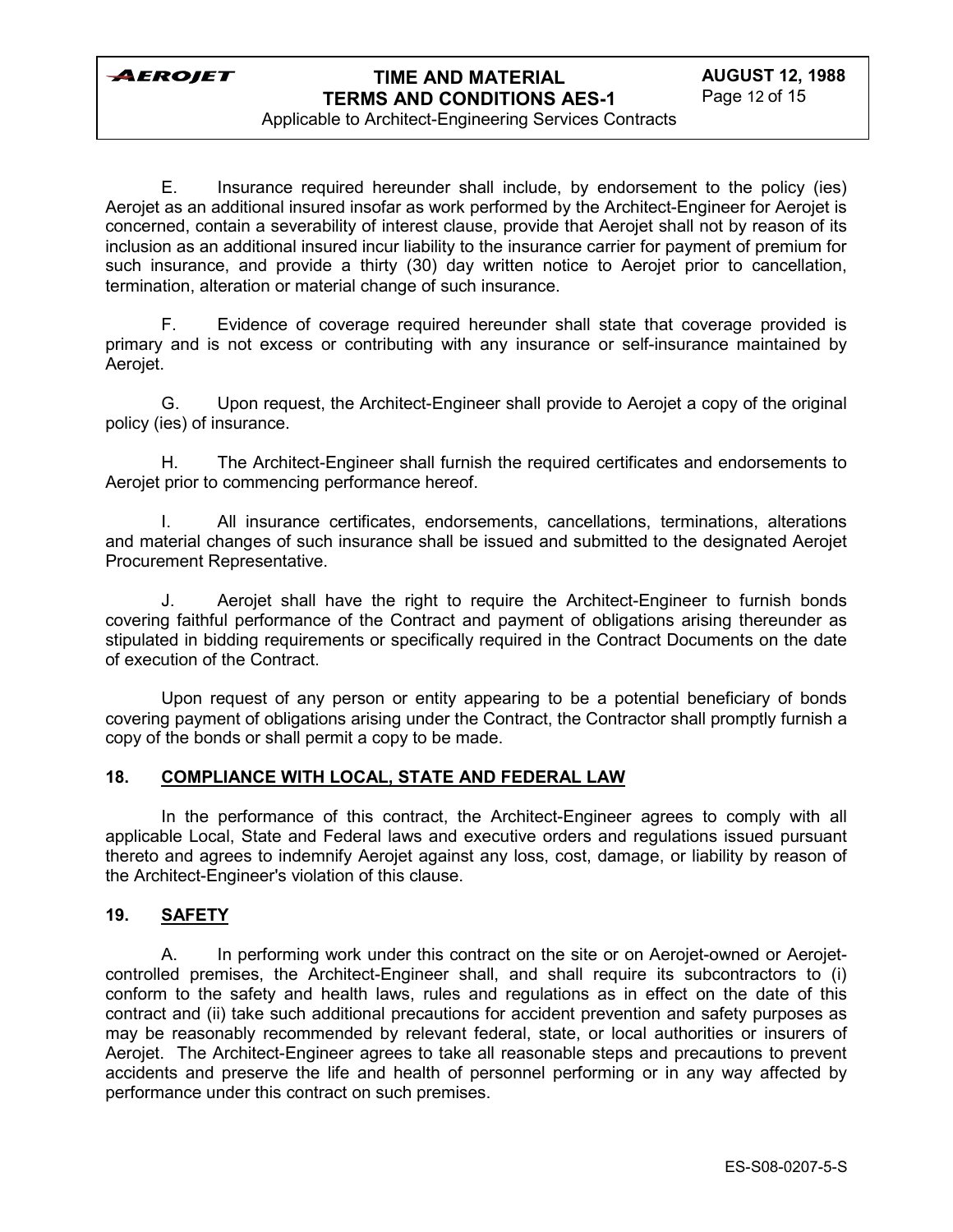# **TIME AND MATERIAL TERMS AND CONDITIONS AES-1**

Applicable to Architect-Engineering Services Contracts

B. All designs, drawings, materials, and other items produced or furnished by the Architect-Engineer pursuant to this contract shall be in accordance with, incorporate, and comply with the Occupational Safety and Health Act (OSHA) and all regulations issued pursuant thereto. The Architect-Engineer agrees to redesign, revise, repair, modify or replace at its sole cost and expense, any such items furnished or produced pursuant to this contract, which do not comply with OSHA.

C. The Architect-Engineer agrees to defend, hold harmless, and indemnify Aerojet from and against any claim, loss, cost damage, or liability (including attorneys' fees) by reason of property damage or personal injury (including death) to anyone including the Architect-Engineer's employees) occasioned in whole or in part by the Architect-Engineer's failure to comply with the provisions of this paragraph or by a violation (by the Architect-Engineer or any item produced or furnished hereunder) of OSHA standards.

D. In the event the Architect-Engineer encounters on the site material reasonably believed to be asbestos or polychlorinated biphenyl (PCB) which has not been rendered harmless, the Architect-Engineer shall immediately stop Work in the area affected and report the condition to Aerojet in writing. The Work in the affected area shall not thereafter be resumed except by written order of Aerojet if in fact the material is asbestos or polychlorinated biphenyl (PCB) and has not been rendered harmless. The Work in the affected area shall be resumed in the absence of asbestos or polychlorinated biphenyl (PCB), or when it has been rendered harmless, by written order of Aerojet.

### **20. RELEASE OF INFORMATION**

A. The Architect-Engineer shall not, without the prior written consent of Aerojet, disclose any information of any nature whatsoever relative to this contract except as may be required to ensure performance or as is required by law.

B. The Architect-Engineer shall insert like provisions of this paragraph, including this Subparagraph B., in any subcontract issued hereunder.

### **21. EQUAL OPPORTUNITY**

The Equal Employment Opportunity clause in Section 202 of Executive Order (E.O.) 11246, as amended, and the implementing rules and regulations (41 CFR Part 60) are incorporated herein by reference, unless this contract is exempted by rules, regulations or orders of the Secretary of Labor issued pursuant to Section 204 of E.O. 11246 or provisions of any superseding E.O. Unless this contract is so exempted, the applicable Equal Employment Opportunity Compliance Certificate previously submitted by the Architect-Engineer to Aerojet is by reference also incorporated herein.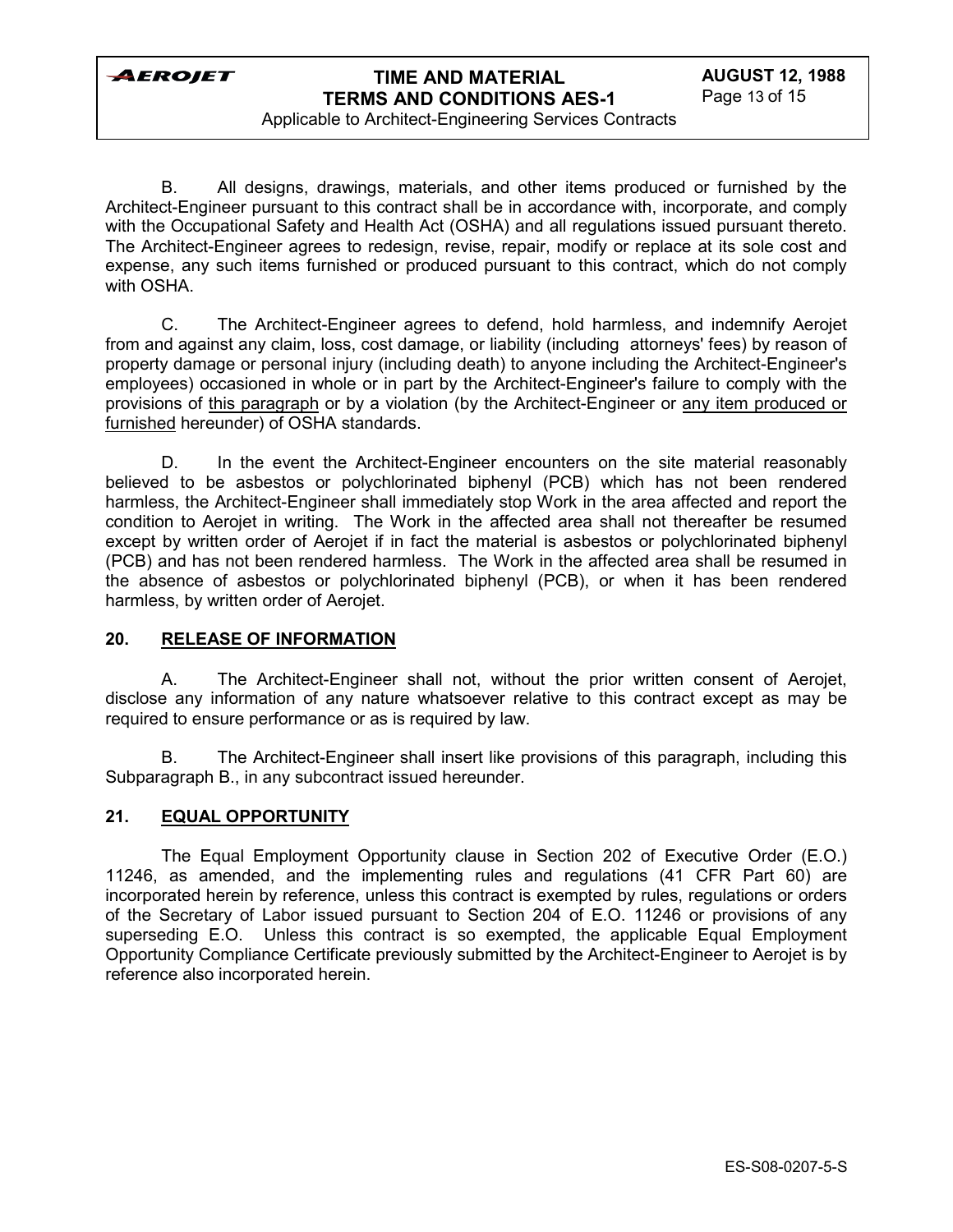# **TIME AND MATERIAL TERMS AND CONDITIONS AES-1**

Applicable to Architect-Engineering Services Contracts

#### **22. AFFIRMATIVE ACTION FOR DISABLED VETERANS AND VETERANS OF THE VIETNAM ERA**

The Affirmative Action clause of Title 41, Code of Federal Regulations, Part 60, Subsection 250.4 and the implementing rules and regulations of the Department of Labor associated therewith are incorporated herein by reference, unless this contract is under \$10,000.

#### **23 AFFIRMATIVE ACTION FOR HANDICAPPED WORKERS**

The Affirmative Action Clause in Title 41, Code of Federal Regulations, Part 60, Subsection 741-4 and the implementing rules and regulations of the Department of Labor associated therewith are incorporated herein by reference, unless this contract is under \$2,500.

#### **24. CLEAN AIR AND WATER**

Unless this contract is for \$100,000 or less or is otherwise exempt, the Architect Engineer agrees as follows:

A. to comply with all the requirements of Section 114 of the clean Air Act, as amended (42 U.S.C. 1857, et seq., as amended by Public Law 91-604) and Section 308 of the Federal Water Pollution Control Act (33 U.S.C. 1251, as amended by Public Law 92-500), respectively, relating to inspection, monitoring, entry, reports, and information, as well as other requirements specified in Section 114 and Section 308 of the Air Act and the Water Act, respectively, and all regulations and guidelines issued thereunder before the award of this contract;

B. that no portion of the work required by this contract will be performed in a facility listed on the Environmental Protection Agency List of Violating Facilities on the date this contract was awarded unless and until the EPA eliminates the name of such facility or facilities from such listing;

C. to use its best efforts to comply with clean air standards and clean water standards at the facilities in which the contract is being performed; and

D. to insert the substance of the provisions of this clause in any nonexempt subcontract, including this Subparagraph D.

### **25. REMEDIES**

The rights and remedies of Aerojet provided herein shall be cumulative and in addition to any other rights and remedies provided by law or equity.

### **26. WAIVER**

The failure of Aerojet in any one or more instances to insist on performance of any of the provisions of this contract shall in no way by construed to be a waiver of such provisions in the future.